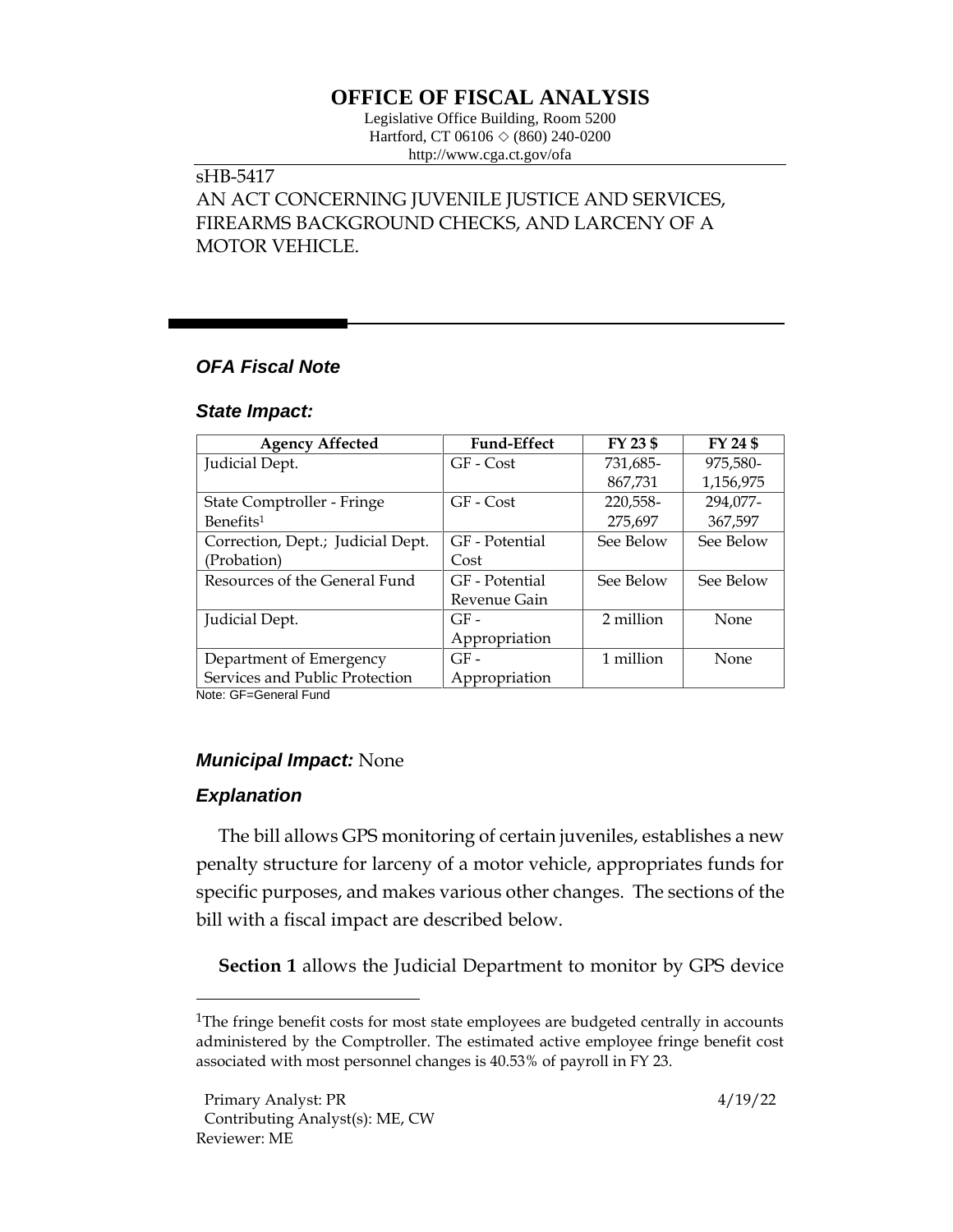juveniles charged with a second or subsequent motor vehicle or property theft delinquency offense and is released into the custody of his or her parent or guardian and results in an annual cost of \$1,019,658 to \$1,524,572.

The Judicial Department does not currently use GPS monitoring on juveniles. Based on FY 21 data, there are approximately 250 juveniles who would require monitoring based on the requirements of the bill. The agency would need to hire an additional 12-15 juvenile probation officers at an annual cost of \$725,580 to \$906,975. An additional cost of \$294,077 to \$975,580 would be incurred by the State Comptroller for fringe benefits.

The bill results in an additional cost of approximately \$250,000 annually for the cost of GPS monitoring. This cost will differ depending on how many individuals require GPS monitoring.

**Section 8 – 10 and 13 – 18** sets a new penalty structure for larceny of a motor vehicle and results in a potential cost and potential revenue from fines. On average, the marginal cost to the state for incarcerating an offender for the year is \$2,500<sup>2</sup> while the average marginal cost for supervision in the community is less than \$800<sup>3</sup> each year.

**Sections 19 – 21** appropriate a total of \$3 million in FY 23 to the Judicial Department (\$1,250,000 for expanding REGIONS) and \$750,000 for the Juvenile Alternative Incarceration account) and Department of Emergency Services and Public Protection (\$1 million for regional crime reduction strategies). sHB 5037, the revised FY 23 budget bill, as favorably reported by the Appropriations Committee, is under the spending cap by \$4.6 million in FY 23. The appropriation contained in

<sup>2</sup> Inmate marginal cost is based on increased consumables (e.g. food, clothing, water, sewage, living supplies, etc.) This does not include a change in staffing costs or utility expenses because these would only be realized if a unit or facility opened.

<sup>3</sup> Probation marginal cost is based on services provided by private providers and only includes costs that increase with each additional participant. This does not include a cost for additional supervision by a probation officer unless a new offense is anticipated to result in enough additional offenders to require additional probation officers.